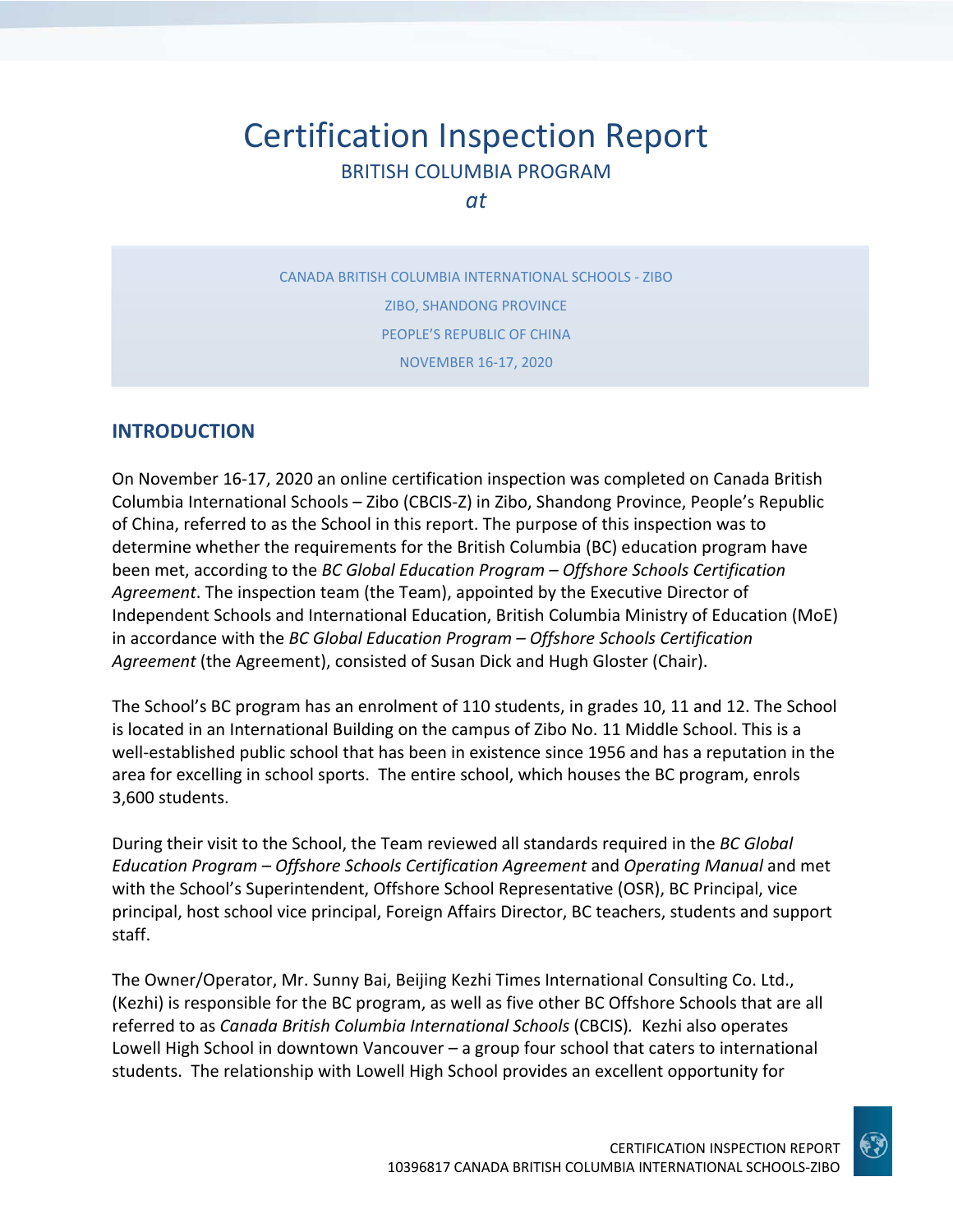students from any one of the CBCIS schools to attend secondary programs in BC. Whether students participate in a short-term camp or a full semester program at Lowell High School, they get to experience life in BC before committing to their post‐secondary program. Numerous anecdotal comments suggested that this helps to encourage many CBCIS students to considering attending university in BC.

The BC program's philosophy, objectives and special features include the statement that: "*We are dedicated to preparing our students for success in a rapidly changing world by providing a supportive learning environment that recognizes and respects individual differences, encourages students to challenge personal limits, and promotes excellence."*

This mission statement is shared by all of the CBCIS schools; however, each campus has unique ways of striving to achieve this objective.

The Team would like to thank Canada British Columbia International Schools ‐ Zibo for its cooperation and preparedness for the inspection visit.

**The School has satisfactorily addressed requirements contained in the previous inspection report.**

| $\Box$ Requirement | $\Box$ Requirement   | $\Box$ Requirement | $\boxtimes$ Not |
|--------------------|----------------------|--------------------|-----------------|
| Met                | <b>Partially Met</b> | Not Met            | Applicable      |

Comment:

The School did not have any requirements resulting from the November 2019 inspection process. The Team recognizes the efforts of the Principal and the staff in responding to the four suggestions that were made at that time in the areas of curricular implementation, planning and parent education. Teacher interviews that took place as part of the current inspection affirmed the efforts of the administration to focus on the 2019 suggestions.

It was noted by the Principal that the disruption caused by the COVID‐19 pandemic did result in other areas of focus that had to be prioritized from March until June last year.

#### **BUSINESS PLAN 1.0**

|                         | confirming the sustainability of the program. | The Owner/Operator has submitted a business plan to the BC Ministry of Education,         |  |
|-------------------------|-----------------------------------------------|-------------------------------------------------------------------------------------------|--|
| $\boxtimes$ Requirement | $\Box$ Requirement                            | $\Box$ Requirement                                                                        |  |
| Met                     | Partially Met                                 | Not Met                                                                                   |  |
| Comment:                |                                               |                                                                                           |  |
|                         |                                               | The School submitted a detailed business plan that includes a review of current enrolment |  |
|                         |                                               | trends. Despite the impact of the pandemic, the School did manage to sustain overall      |  |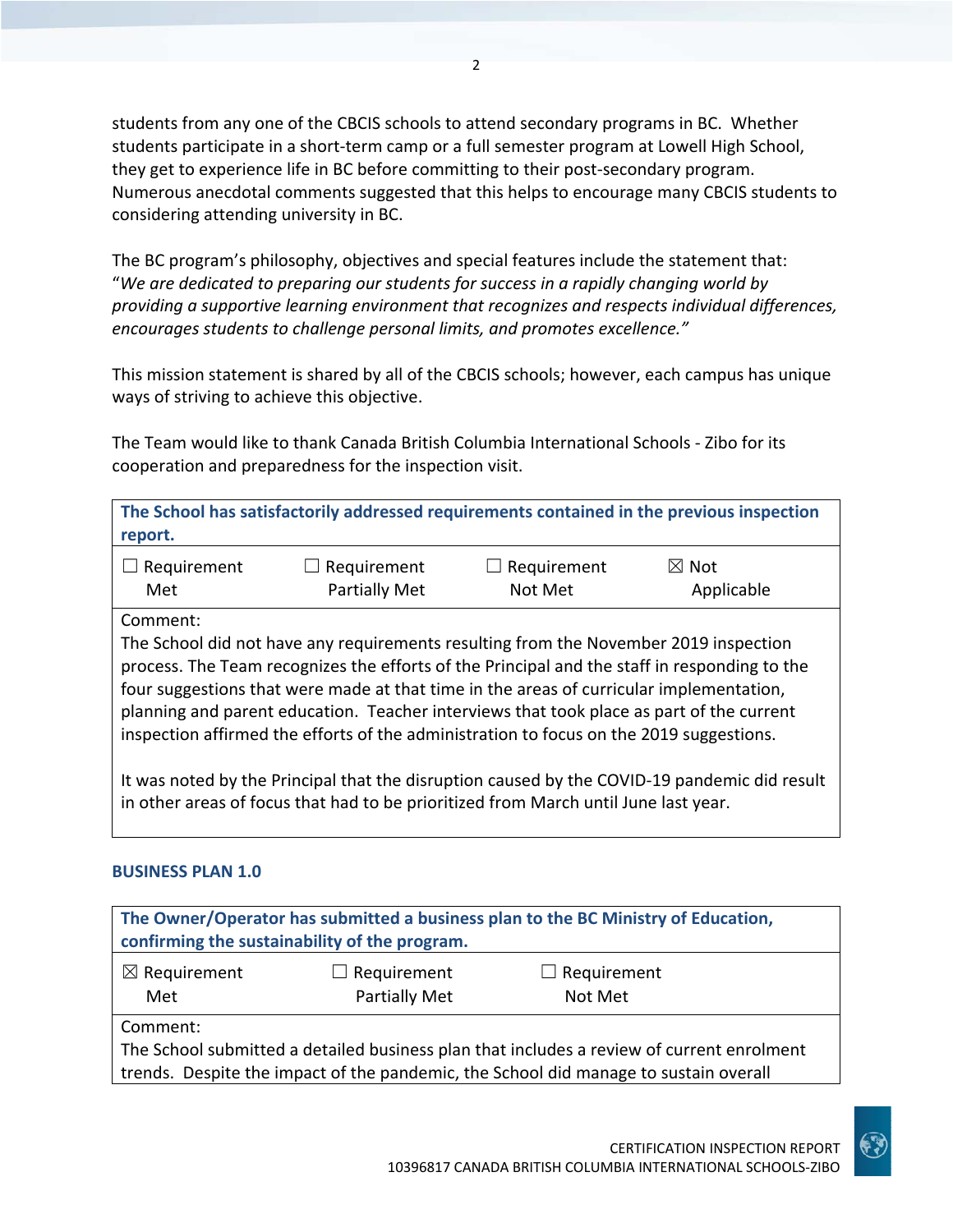enrollment at the same level as in 2019/20. While the grade 10 intake was less than in previous years, the School was able to retain more of the grade 11 population than they had done in previous years. Both phenomena are theorized to be as a result of parental attitudes shifting as a result of the pandemic, with fewer families aspiring to have their children travel offshore for further education. This is a trend that will be monitored very closely in the coming years.

The School has a comprehensive strategy to engage parents and keep them fully informed about the progress of their children. They also have a robust marketing and recruitment strategy that is used to identify prospective students for the subsequent year's grade 10 intake.

In terms of local competition, there is one other school in the area that has an international department offering programs such Advanced Placement and International Baccalaureate. As both schools draw from a similar target market, enrolment will be monitored closely over the coming years. Currently, the longevity of the BC program and stability of the administration at CBCIS‐Z are considered to be strengths that make the school attractive to prospective parents and students. In the past, the opportunity for students to spend time at Lowell High School has also been viewed as a competitive advantage, however, this may not be as attractive until the global pandemic is more fully contained.

The Kezhi group also provides academic advising to students to prepare them to apply for acceptance in Canadian universities. While much is done by the BC program staff to promote post secondary options within the province, there is a bias toward applying to some of the highest ranked Ontario institutions. Some families also have personal reasons for wanting their children to attend post‐secondary programs in countries other than Canada.

#### Commendation:

The School is commended for the efforts made to engage parents and to keep them informed about the progress of their children.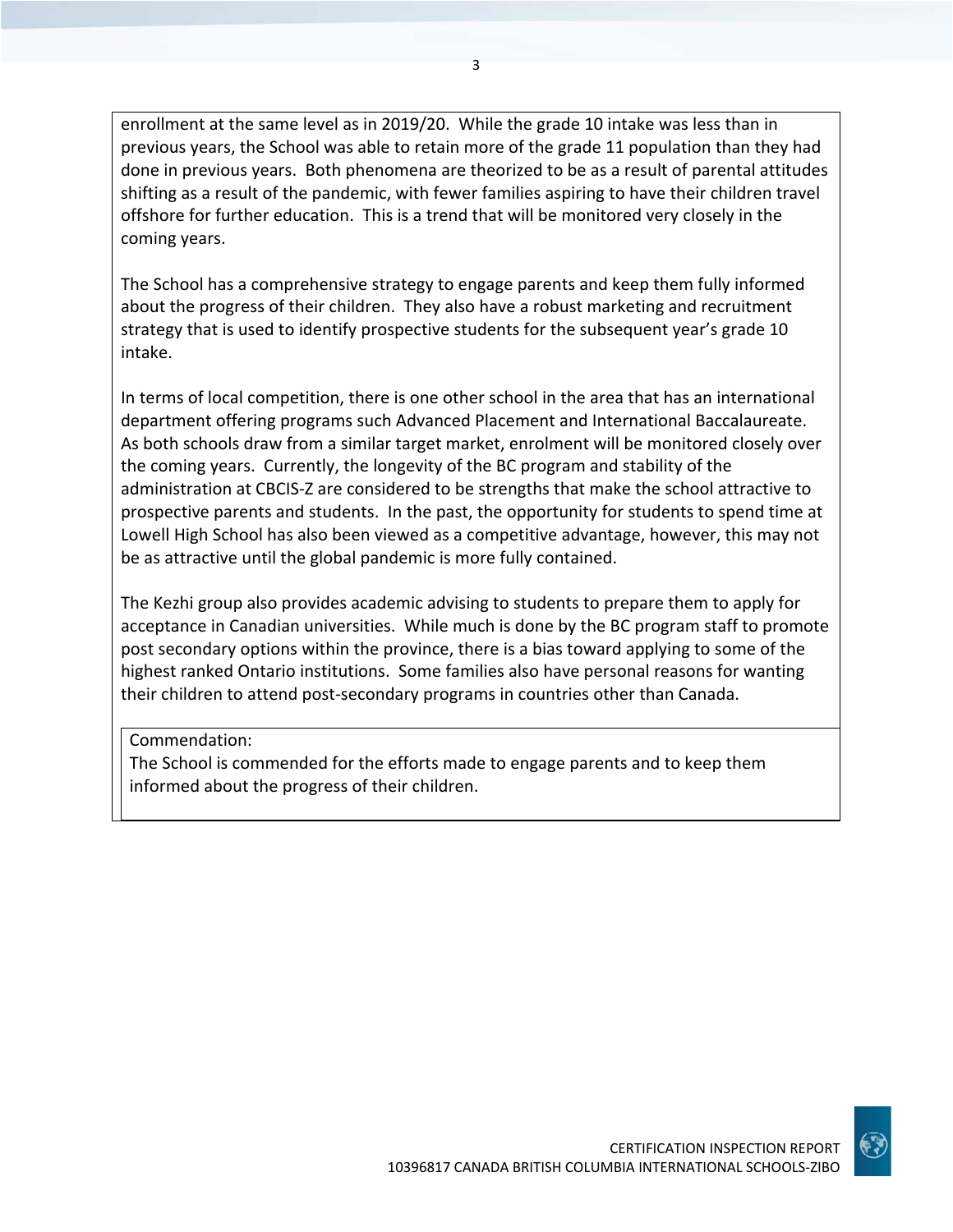#### **INSPECTION CATALOGUE 2.0**

**2.02 The Owner/Operator meets all requirements as set forth in the BC Global Education Program Offshore Schools Certification Agreement (the Agreement).**

| $\boxtimes$ Requirement | $\Box$ Requirement   | $\Box$ Requirement |
|-------------------------|----------------------|--------------------|
| Met                     | <b>Partially Met</b> | Not Met            |

Comment:

The Team confirmed that the Owner/Operator, Mr. Sunny Bai, meets all of the requirements as set forth in the Certification Agreement. While Mr. Bai was unavailable to participate in the inspection process, he was well represented by members of the Kezhi staff at the School, as well as the Superintendent and the Offshore School Representative.

|                                      |                                     | 2.03 The Owner/Operator has written approval from the appropriate government entity to<br>operate the offshore school, as outlined in section 5.03 of the Agreement.                   |  |
|--------------------------------------|-------------------------------------|----------------------------------------------------------------------------------------------------------------------------------------------------------------------------------------|--|
| $\boxtimes$ Requirement<br>Met       | Requirement<br><b>Partially Met</b> | $\Box$ Requirement<br>Not Met                                                                                                                                                          |  |
| Comment:<br>operating on its campus. |                                     | The School provided a copy of an original 2009 agreement between the Zibo City Bureau of<br>Education and Zibo No. 11 Middle School permitting the host school to have the BC program  |  |
| 2022.                                |                                     | The School also has a 2017 letter of approval/no objection on file from the Shandong Zibo<br>Bureau of Education. This authorization to operate the BC program remains in effect until |  |

**2.04‐2.05 The School meets local building, safety and cafeteria codes and regulations. The facilities are deemed to be suitable to support the BC program.**

| $\boxtimes$ Requirement | $\Box$ Requirement   | $\Box$ Requirement |
|-------------------------|----------------------|--------------------|
| Met                     | <b>Partially Met</b> | Not Met            |

Comment:

The Team was able to review official translations of the following documents during the inspection:

- A 2020 Fire Safety Inspection Record confirming that all systems were operating normally and there were items needing to be addressed;
- A 2016-2021 Food Business License approving operation of a food business (cafeteria) on the premises;
- A 2020 Occupancy Permit for the International School Building that houses the BC program; and

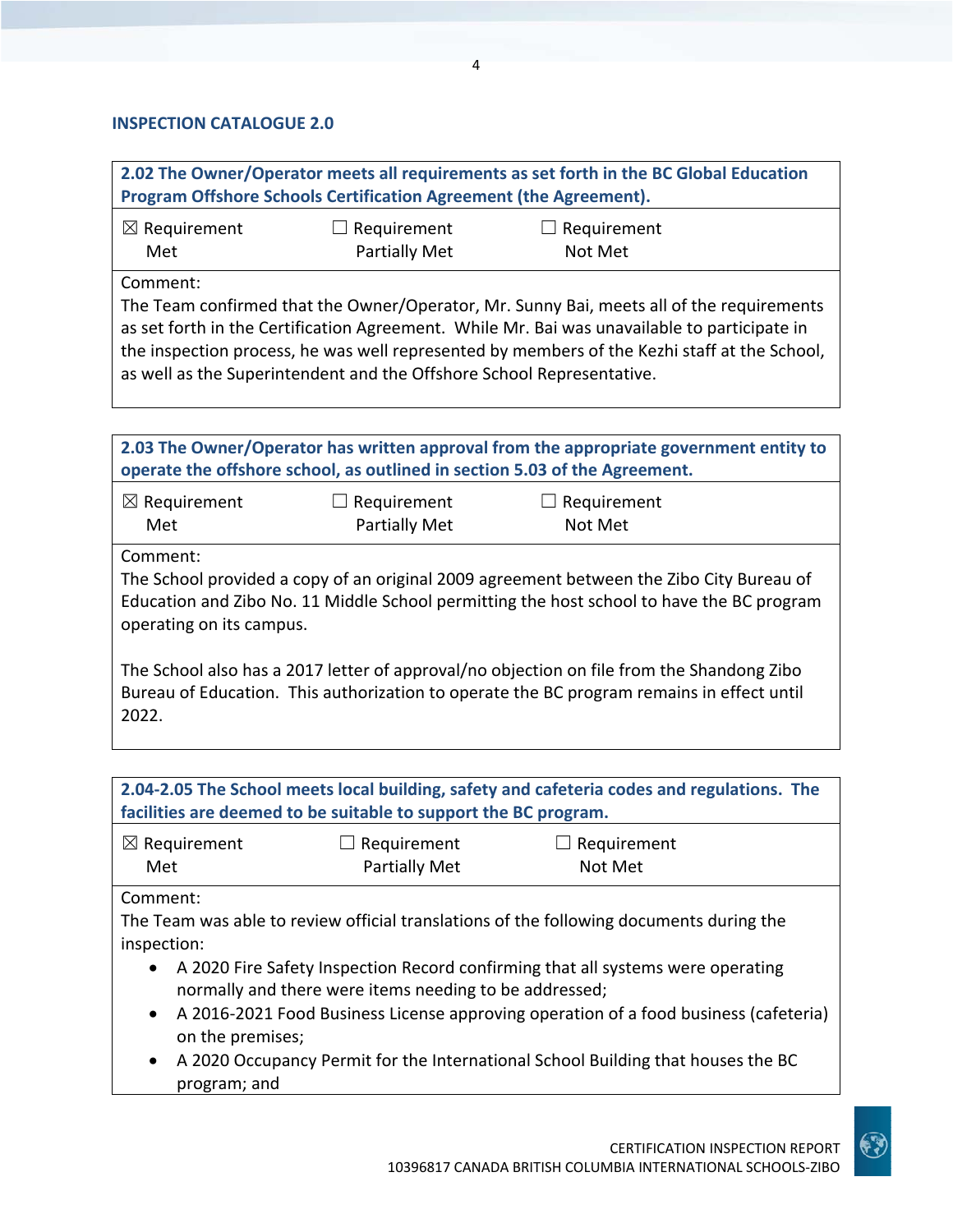A 2009 Seismic Safety Report from the Zibo Building Evaluation Authority covering both the International Building and the Cafeteria.

CBCIS‐Z is operating on the fourth and fifth floors of the International Building on campus. This building was inspected during previous onsite visits and found to be suitable for operating the BC program. Students also have their own dining hall within the cafeteria and have access to many shared facilities with the host school. Most notably, these include science labs, a theatre, outdoor play spaces and dormitories.

The Team reviewed the School's emergency plans and found them to be very thorough. In the event of a natural disaster or an unplanned temporary or permanent closure of the School, CBCIS‐Z would comply with the direction of the local education bureau, as was done during the current pandemic. The Owner/Operator has also established that the students and staff could be transferred to one of the 4 other CBCIS campuses in China, or to Lowell High School in Vancouver, BC.

The host school and the BC program have cooperated very effectively to establish comprehensive health and safety protocols in response to the COVID‐19 pandemic.

Commendation:

The School is commended for its response to the COVID‐19 pandemic to ensure the safety of all staff and students while maintaining the continuity of the educational program.

**2.06 Offshore School Representative (OSR) ‐ The Owner/Operator must appoint an individual to act as offshore school representative. This individual must be confirmed by the province and must meet all of the requirements set out in section 14 of the Agreement.**

| $\boxtimes$ Requirement | $\Box$ Requirement   | $\Box$ Requirement |  |
|-------------------------|----------------------|--------------------|--|
| Met                     | <b>Partially Met</b> | Not Met            |  |

Comment:

The Offshore School Representative (OSR) is well qualified for the position, having extensive experience as an educator in BC offshore schools and as an educational consultant. He has also worked in international education at the post‐secondary level in BC and has an extensive network of contacts throughout China.

The OSR fulfills the responsibilities as outlined in the Agreement and works in partnership with the Superintendent to provide support to the School. Clearly articulated role descriptions exist for both positions and the School reported being well supported by both the OSR and Superintendent.

Significantly this year, the OSR had to replace a number of teachers in the CBCIS group of schools who chose not to return to China following the outbreak of the pandemic. This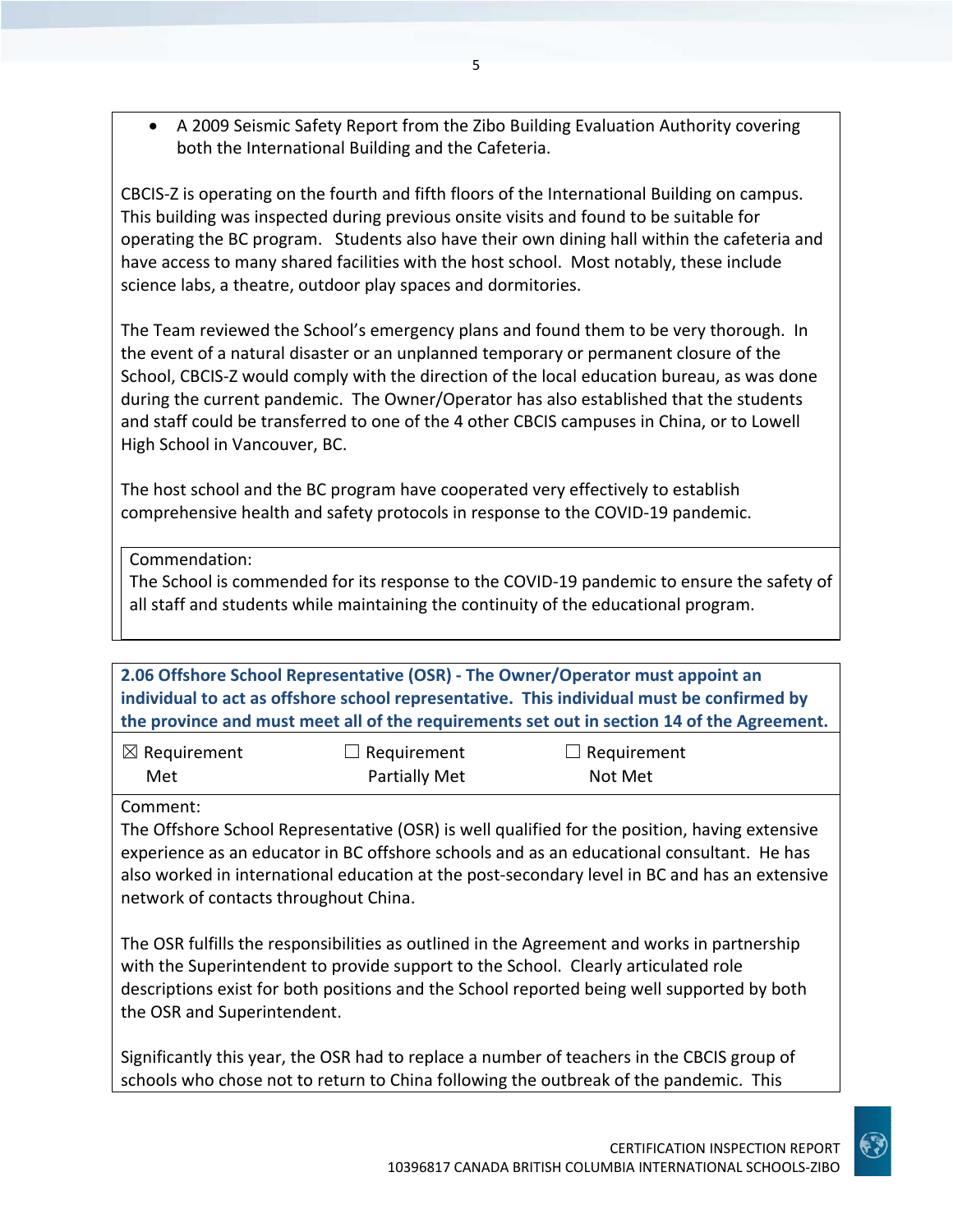placed extra pressure on the OSR to recruit teachers to fill a number of vacancies, and this was done in a timely manner to ensure the continuity of the educational program.

The OSR is aware of the obligation to report critical information relating to changes in the operation of the School or ownership structure that could significantly impact the School's operation.

The OSR actively participated in the inspection process and was responsive to all requests for information.

#### Commendation:

The OSR is commended for the work done to identify a full complement of teachers to fill the vacated positions.

**2.07 The Principal meets the requirements as outlined in section 2.07 of the inspection catalogue for offshore schools.**

| $\boxtimes$ Requirement | $\Box$ Requirement | $\Box$ Requirement |
|-------------------------|--------------------|--------------------|
| Met                     | Partially Met      | Not Met            |

#### Comment:

The Principal is a graduate of the University of Victoria and has extensive experience in international education, including having worked in three different BC offshore schools. He is currently in his fifth year as the lead educator at CBCIS‐Z and is well‐versed in the new BC curriculum.

The Principal fulfills all the requirements as outlined in the inspection catalogue for offshore schools. It was also noted that both the BC program and Chinese host school staffs all commented on how much they appreciated the leadership being provided by the Principal. It was further noted that the Principal had made significant personal sacrifices to stay in China and work over the summer to ensure the BC program would be ready to open this year.

The Principal was proactive in preparing for the inspection and was very helpful to the Team.

The Principal is commended for the sacrifices made to remain in China throughout the pandemic and school holidays to plan for the delivery of the educational program, both online and face‐to‐face.

The Principal is also commended for the work that has been done to foster positive relationships with the host school and Chinese staff.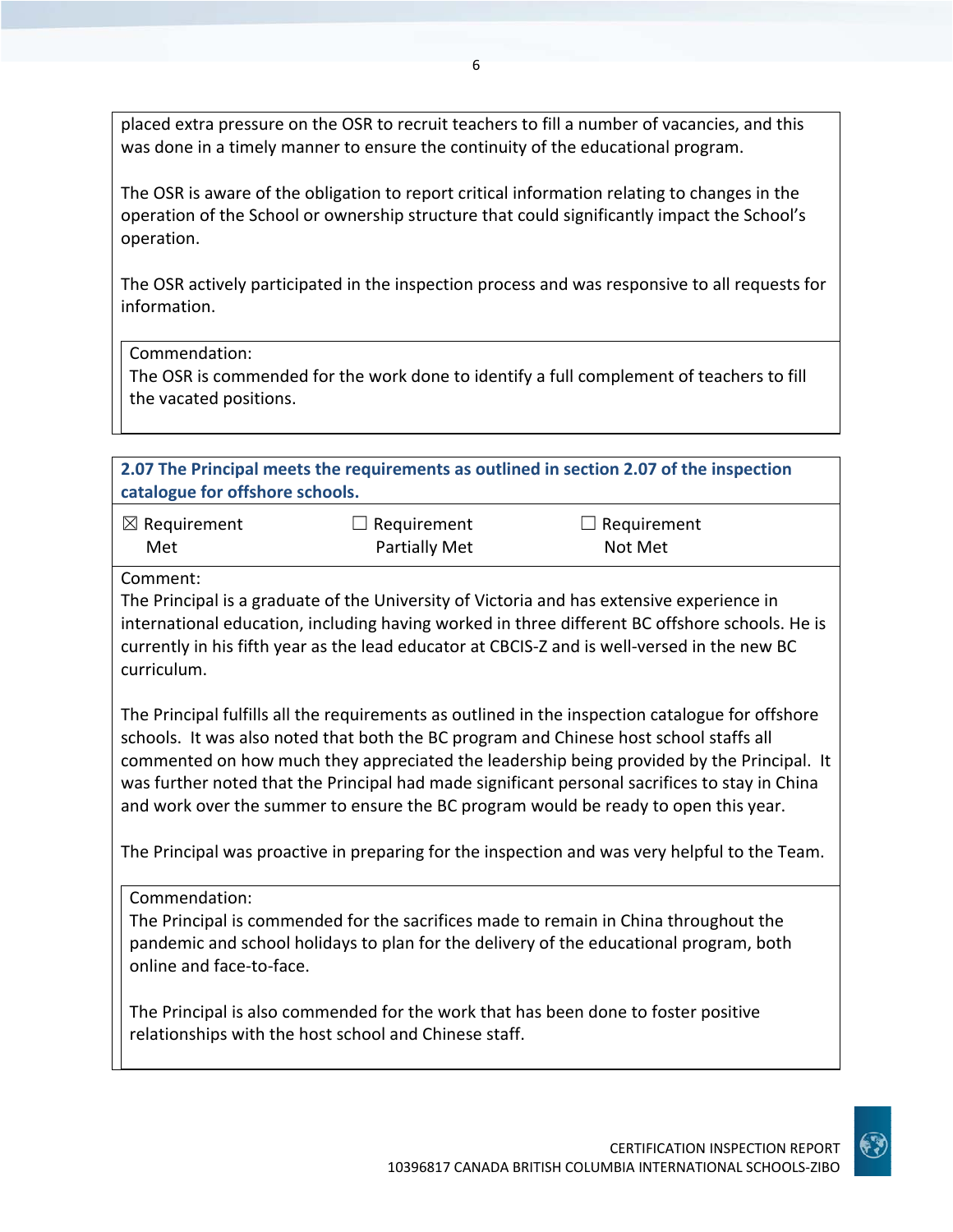#### **2.08 The School meets the administrative support requirements as outlined in section 2.08 of the inspection catalogue for offshore schools.**

| $\boxtimes$ Requirement | $\Box$ Requirement | $\Box$ Requirement |
|-------------------------|--------------------|--------------------|
| Met                     | Partially Met      | Not Met            |

#### Comment:

The Team confirmed that a full complement of support staff is in place to support the Principal. Along with the CBCIS Superintendent and OSR, the following personnel are also directly involved:

- A vice principal who has experience as a BC offshore school principal;
- An International Affairs Director who is the primary liaison with the host school;
- A bilingual administrative assistant who supports the Principal in his daily duties, and acts as a translator anytime those services are required;
- A Chinese staff member assigned to assist with residence permits, housing, facility issues; and
- Four Chinese support staff members whose duties include acting as homeroom teachers and providing direct support to students.

This team assists with a variety of duties such as recruiting, admissions, finances, university/academic advising, library support and facility booking.

Along with the school‐based support staff, Kezhi also offers parents and students the option of contracting a person who provides individualized support for families to understand and complete university entrance applications and secure student visas.

**2.09 The School meets the Student Record requirements as outlined in section 2.09 of the Inspection Catalogue for offshore schools.**

| $\boxtimes$ Requirement | $\Box$ Requirement   | $\Box$ Requirement |
|-------------------------|----------------------|--------------------|
| Met                     | <b>Partially Met</b> | Not Met            |

Comment:

The School Principal and administrative assistant maintain and securely store individual student record files for all students. Despite the limitations of a virtual inspection, the Team was able to confirm that the files contain current registration forms, English language assessments (verified by the Principal), report cards and the current versions of the parent and student consent forms.

Commendation:

The School is commended for the excellent record keeping that is done to ensure all school files are complete and well organized.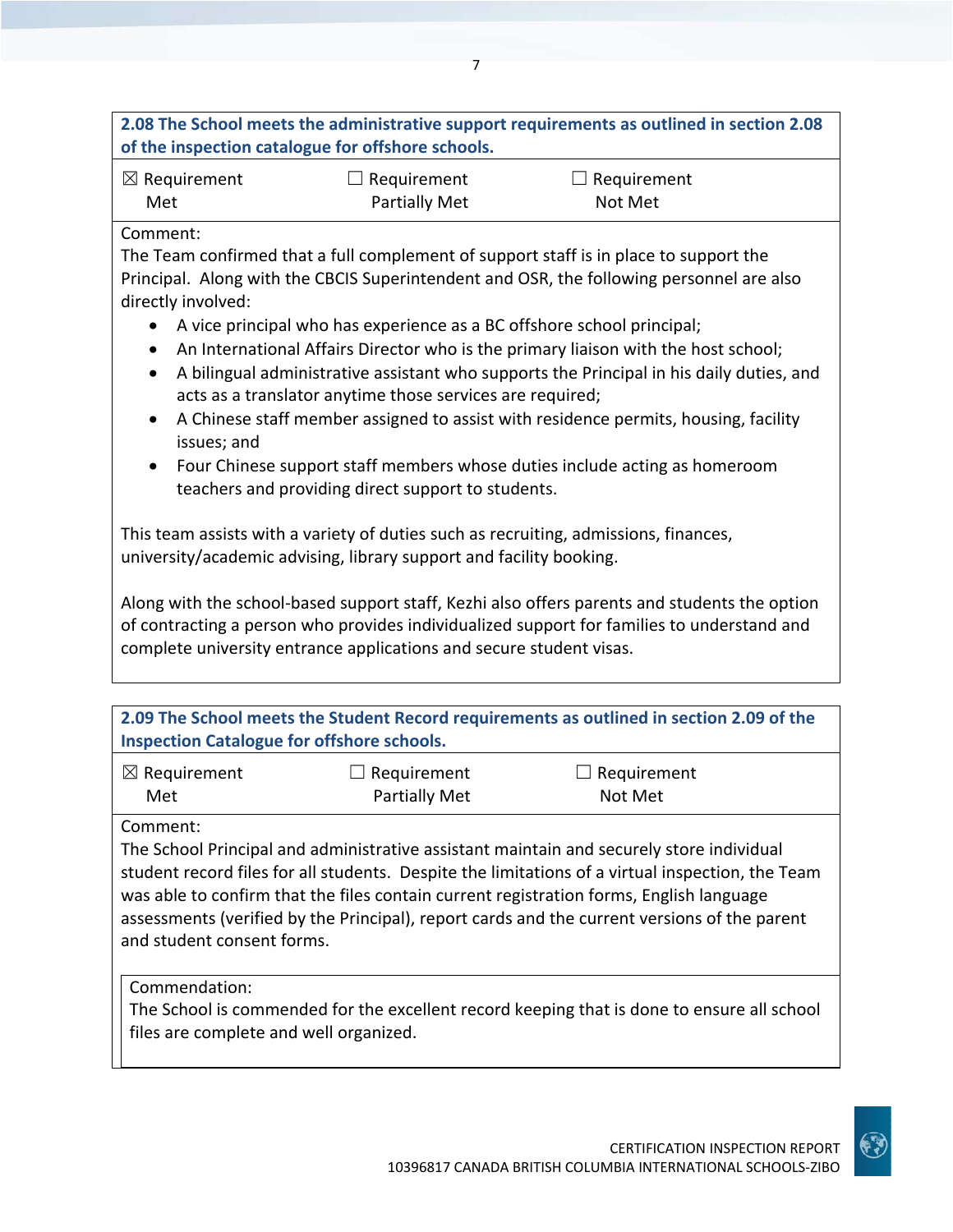|                                                                                              | 2.10-2.18 of the inspection catalogue for offshore schools.                                   | 2.10-2.18 The School meets the teacher certification requirements as outlined in sections                                                                                                                                                                                                                                                                                                |
|----------------------------------------------------------------------------------------------|-----------------------------------------------------------------------------------------------|------------------------------------------------------------------------------------------------------------------------------------------------------------------------------------------------------------------------------------------------------------------------------------------------------------------------------------------------------------------------------------------|
| $\boxtimes$ Requirement<br>Met                                                               | $\Box$ Requirement<br><b>Partially Met</b>                                                    | $\Box$ Requirement<br>Not Met                                                                                                                                                                                                                                                                                                                                                            |
| Comment:                                                                                     | Letters of Exemption will expire in January 2021.                                             | The Team reviewed the requirements and confirm that three of the BC teachers have full<br>certification in place. The other four teachers have valid Letters of Exemption in place while<br>their applications are under review by the Teacher Certification Branch. The OSR confirmed<br>that he is following up on the status of these applications on a regular basis, as some of the |
|                                                                                              | them with professional development and observing them teaching their classes.                 | The Principal and vice principal provide support to the teachers on Letters of Exemption in a<br>variety of ways, including meeting with them on a regular basis for mentorship, providing                                                                                                                                                                                               |
|                                                                                              | the requirements as identified in Section 2.11 of the Annual Report.                          | During the inspection, the Team also examined the teacher files and found that they meet                                                                                                                                                                                                                                                                                                 |
|                                                                                              |                                                                                               | The Team confirmed that all locally certified teachers who are teaching the exempted<br>courses, as well as the Chinese support staff, have current criminal record checks in place.                                                                                                                                                                                                     |
|                                                                                              | 2.19 of the inspection catalogue for offshore schools.                                        | 2.19 The School meets the requirements for curriculum implementation outlined in section                                                                                                                                                                                                                                                                                                 |
| $\boxtimes$ Requirement<br>Met                                                               | $\Box$ Requirement<br><b>Partially Met</b>                                                    | $\Box$ Requirement<br>Not Met                                                                                                                                                                                                                                                                                                                                                            |
| Comment:                                                                                     |                                                                                               | The School has fully implemented the new curriculum for grades 10-12. Course overviews,<br>lesson plans, student learning experiences and assessment practices are reflective of the<br>foundational principles of the new curriculum. In addition to reviewing the documents<br>provided, the Team engaged in Zoom interviews with administrators, students, and teachers.              |
| good job of bringing the curriculum to life with thoughtful planning and implementation. The | the leadership and support of the teaching Principal and vice principal, teachers are doing a | Implementation is going remarkably well in spite of the level of staff turnover, the number of<br>teachers that are teaching online, the lack of experience of some of the new teachers, and<br>the different training teachers received from universities outside of British Columbia. With                                                                                             |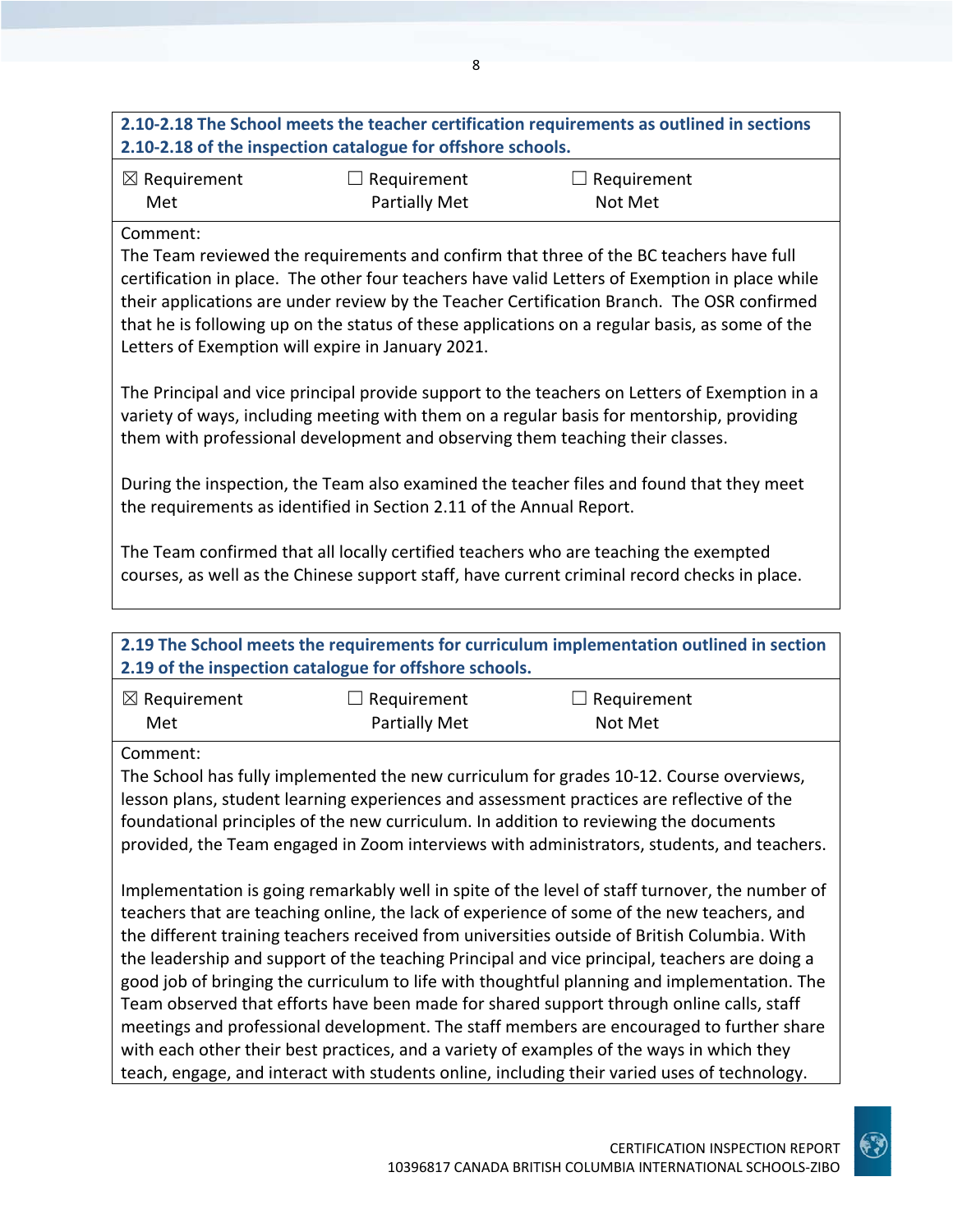| 2.20 The School meets the requirements for English language assessment and acquisition |
|----------------------------------------------------------------------------------------|
| as outlined in section 2.20 of the inspection catalogue for offshore schools.          |

| $\boxtimes$ Requirement | $\Box$ Requirement   | $\Box$ Requirement |
|-------------------------|----------------------|--------------------|
| Met                     | <b>Partially Met</b> | Not Met            |

#### Comment:

The School administers an English language entrance exam to all prospective grade 10 students. This exam was developed for and used by all Kezhi schools in China. It includes the components of listening, grammar, reading comprehension, vocabulary, writing, and an oral interview. Rubrics are used in many of the assessments. The Principal administers all CBCIS‐Z entrance exams and oversees the admission process to determine student eligibility to enter grade 10. The Team encourages the School to ensure that the revised English language assessment includes the Principal's signature, the current date, as well as the year that the exam was administered.

English language development receives the highest priority at the School. Teachers incorporate learning activities into their lessons which address cross-curricular communication skills in various forms. Curriculum‐specific vocabulary is also introduced and reinforced.

Students in grade 10 begin the program by taking a BAA ESL 10 – Canadian studies course. Grade 10 students also participate in a non‐credit, double block of English tutoring three times per week with a Chinese English teacher. English language courses are doubled in each grade and the Staff regularly practices and analyzes previous provincial exams as well as utilizes provincial literary assessment resources. Assessment of English language proficiency is both formative and summative and occurs regularly in the classroom.

In addition, all students participate in a Whole School Write twice a year, for which the instructions and rubrics are based on the former grade 12 provincial English exam. The results are collated over three years and allow teachers, parents, and students to recognize the progress that the students have made in their writing skills.

#### Commendation:

The School is commended for providing a comprehensive and multi‐disciplined approach to English language skill development.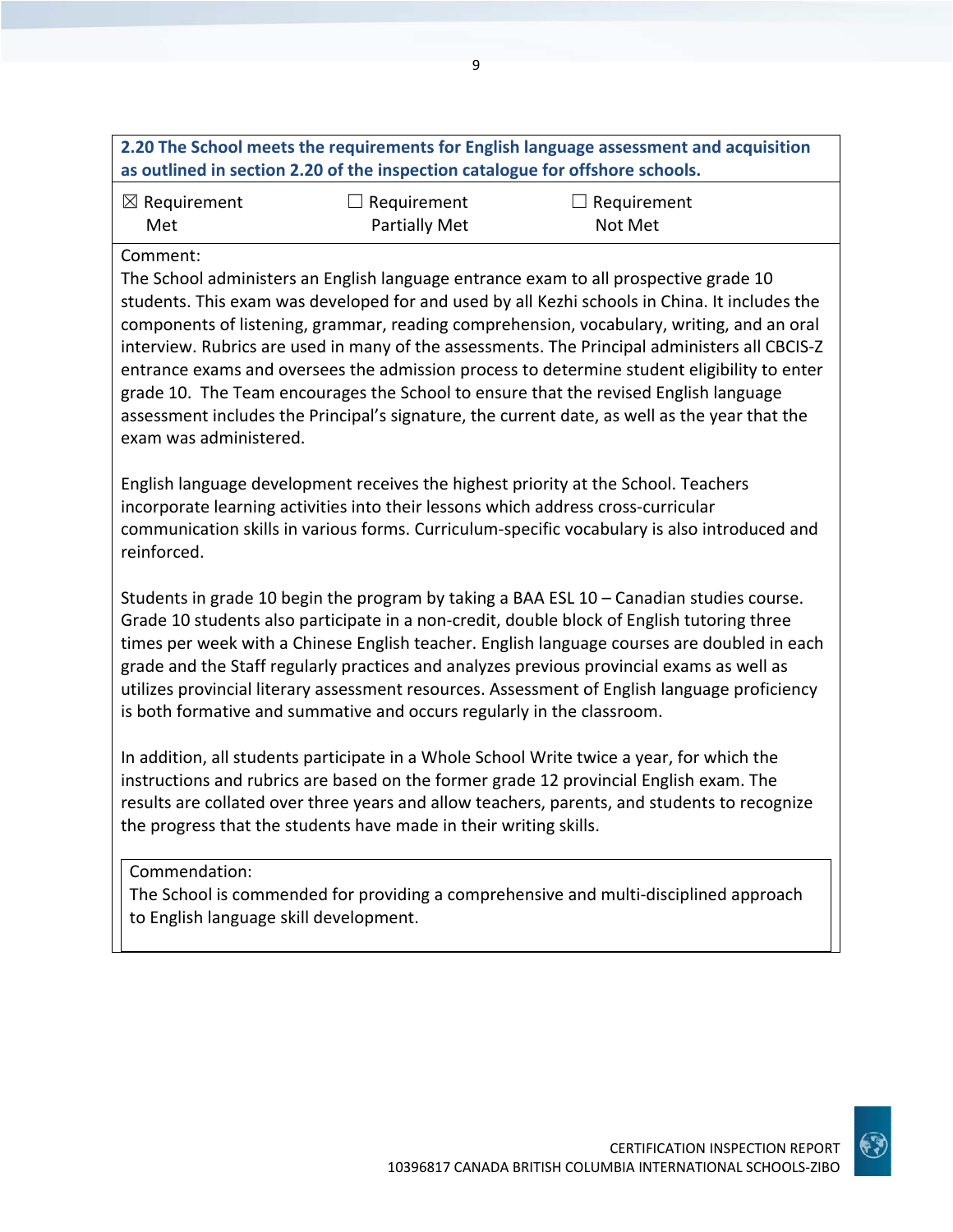## **2.21(a‐e) The School meets the course credit requirements (equivalency, challenge, exemptions and BAA courses) as outlined in section 2.21 (a‐e) of the inspection catalogue for offshore schools.**

| $\boxtimes$ Requirement | $\Box$ Requirement   | $\Box$ Requirement |
|-------------------------|----------------------|--------------------|
| Met                     | <b>Partially Met</b> | Not Met            |

#### Comment:

The School has approval to deliver exempt courses in PHE‐10, and Mandarin 10, 11, and 12 that are taught by locally certified teachers under the supervision of the Principal. There is evidence of local teacher certification on file and course overviews were reviewed and found compliant with the curricular framework.

This year the School is offering a BAA course entitled ESL‐10 – Canadian Studies. The Team was able to confirm that the course has a corresponding BAA course code and that the course planning documents, and lesson plans meet all requirements.

**2.21(f‐g) The School meets the course overview/course planning requirements as outlined in Schedule B Part I, 2. (e) of the Agreement; namely, that all BC program courses offered in the School meet or exceed the ministry learning outcomes/learning standards identified in the educational program guides for each course.**

| $\boxtimes$ Requirement | $\Box$ Requirement   | $\Box$ Requirement |
|-------------------------|----------------------|--------------------|
| Met                     | <b>Partially Met</b> | Not Met            |

#### Comment:

The Team reviewed course outlines, annual plans, unit plans, and lesson plans. These documents provide evidence that the School has met the learning standards of the new BC curriculum. They include the Big Ideas, curricular competencies, content, teaching strategies, resources, and formative and summative assessment strategies for each unit of study.

Documentation also reflects thoughtful preparation that strives to invite and engage students in their learning. Students are able to demonstrate their learning in multiple ways, get involved in critical thinking and self‐reflection, practice skills, and participate in multiple cross‐curricular forms of communication.

The Team appreciates the effort of the teachers, some of whom are unfamiliar with the new BC curriculum, for researching curriculum documents on the BC MoE website, and for the thoughtful planning for presentation of the learning program.

The Team also recognizes the determination that the teachers have displayed to explicitly include the core competencies in the written planning documents of course overviews, unit plans, and in some cases lesson plans.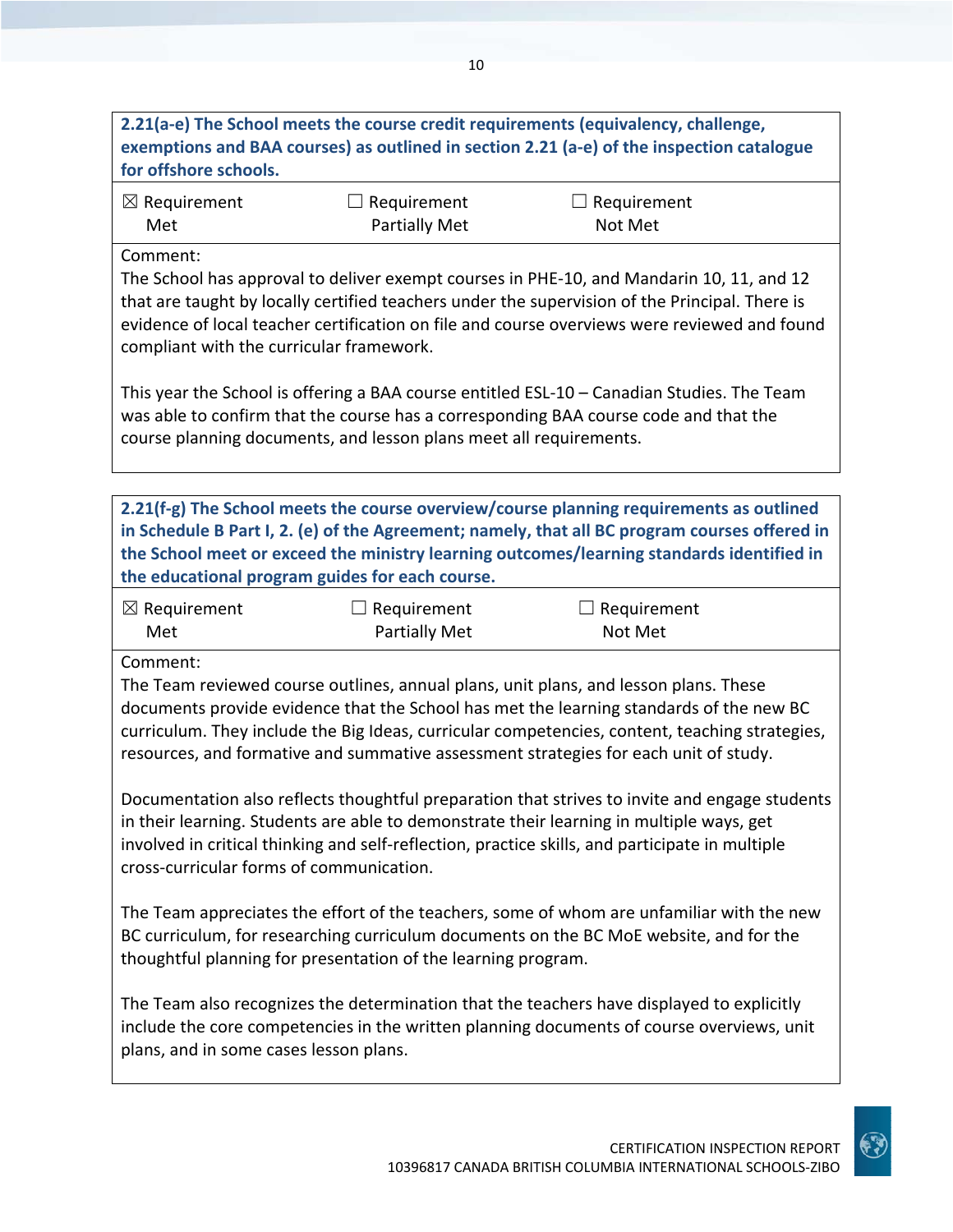In spite of this hard work, the Team still encourages the teachers to further refine their day‐ to-day obvious use of the core competencies in the classrooms so that students are aware of them and are able to recognize and use them in their learning.

The Team also suggests that the teachers consider developing additional ways to further their work in incorporating First Peoples Principles of Learning in their planning and daily instructional practice.

Commendation:

The Team appreciates the effort of the teachers, some of whom are unfamiliar with the new BC curriculum, for researching curriculum documents on the BC MoE website, and for the thoughtful planning in preparation for the presentation of the learning program.

The Team recognizes the determined effort that the teachers have made to explicitly include the core competencies in their written planning documents of course overviews, unit plans, and in some cases lesson plans.

**2.22 The School meets the instructional time allotment requirements as outlined in section 4.5 of the inspection catalogue for offshore schools, including the requirements set out in** sections 1.1 to 6, with the exception of s.  $4(5)(b)$ , 4 (6), 5 (8)(a) and (d) and s. 5.3 of **Ministerial Order 41/91, the Educational Standards Order, enacted under the Independent School Act.**

| $\boxtimes$ Requirement | $\Box$ Requirement                                         | $\Box$ Requirement                                                                                                                                                                             |  |
|-------------------------|------------------------------------------------------------|------------------------------------------------------------------------------------------------------------------------------------------------------------------------------------------------|--|
| Met                     | <b>Partially Met</b>                                       | Not Met                                                                                                                                                                                        |  |
| Comment:                | well in excess of the Ministry's requirement of 850 hours. | Instructional time fully meets requirements. The School provides five hours of instruction per<br>day over 190 days per year for a total of 950 hours of instruction per school year, which is |  |

| 2.23 The School meets the assessment methods requirements as outlined in section 2.23 of |
|------------------------------------------------------------------------------------------|
| the inspection catalogue for offshore schools.                                           |
|                                                                                          |

| $\boxtimes$ Requirement | $\Box$ Requirement   | $\Box$ Requirement |  |
|-------------------------|----------------------|--------------------|--|
| Met                     | <b>Partially Met</b> | Not Met            |  |

Comment:

Curricular documentation and staff interviews indicate that teachers are making good use of formative and summative assessment practices. Students are able to demonstrate their learning in a variety of ways and receive regular and frequent feedback. Assessment methods include peer and self‐assessment of both curricular and core competencies, as well as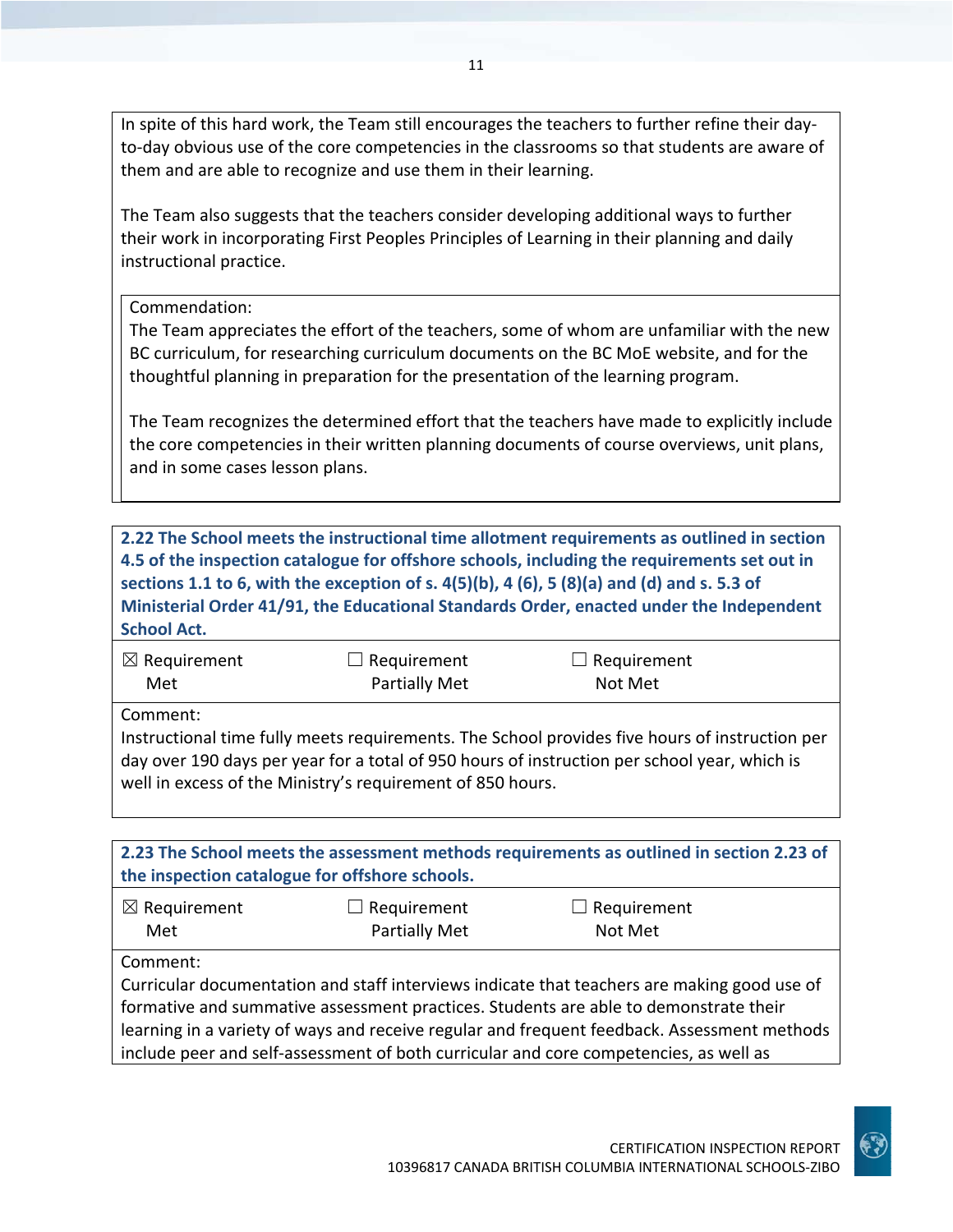methods such as quizzes, tests, projects, presentations, regular assignments, research, and reports.

All assessments are designed to ensure that they align with curricular competencies and content of the new curriculum. The teachers are encouraged to review samples of the students' work using the BC Performance Standards. Staff meetings, professional development, and individual principal/teacher conferences also discuss the benefits of reviewing previous provincial assessments, comparing school based testing with provincial testing in terms of the types and styles of questions, and using past data collected to determine the areas that instructional strategies may need to be focused on. The data from the Whole School Writes also allows teachers and students to recognize the areas for growth.

The Principal makes all the necessary preparations to ensure the invigilation of all assessments align with the invigilation procedures laid out by the BC MoE. The Principal also oversees the invigilation during the process.

| 2.24 The School meets the learning resources requirements as outlined in section 2.24 of |                    |                    |  |
|------------------------------------------------------------------------------------------|--------------------|--------------------|--|
| the inspection catalogue for offshore schools.                                           |                    |                    |  |
| $\boxtimes$ Requirement                                                                  | $\Box$ Requirement | $\Box$ Requirement |  |
| Met                                                                                      | Partially Met      | Not Met            |  |

Comment:

The Team was able to confirm through a video tour, teacher surveys, and interviews that the School is well equipped with print resources such as textbooks, fiction and non-fiction English language reading selections, reference texts, and class sets of novels.

Available classroom resources suitably meet the requirements necessary to effectively deliver the BC curriculum. Each classroom is equipped with an integrated smart board and computer which are used frequently, especially with so much online instruction this year. Students are allowed to bring their own laptops from home and also have access to two computer labs, only one of which is equipped with updated equipment.

Unfortunately, the bandwidth is not strong enough for the size of the School. Both staff and students express frustration with the intermittent internet connection. The Team also experienced this during the inspection. The School is encouraged to enter into dialogue with the host school about the potential to expand the bandwidth to improve internet connectivity.

Set procedures are established to acquire additional library, classroom, and print resources each year. The CBCIS-Z Principal and the BC Superintendent work together to assess future resources needed for the program. Once the lists of library books, textbooks, novel sets and other print resources is compiled, the Superintendent submits the orders which are

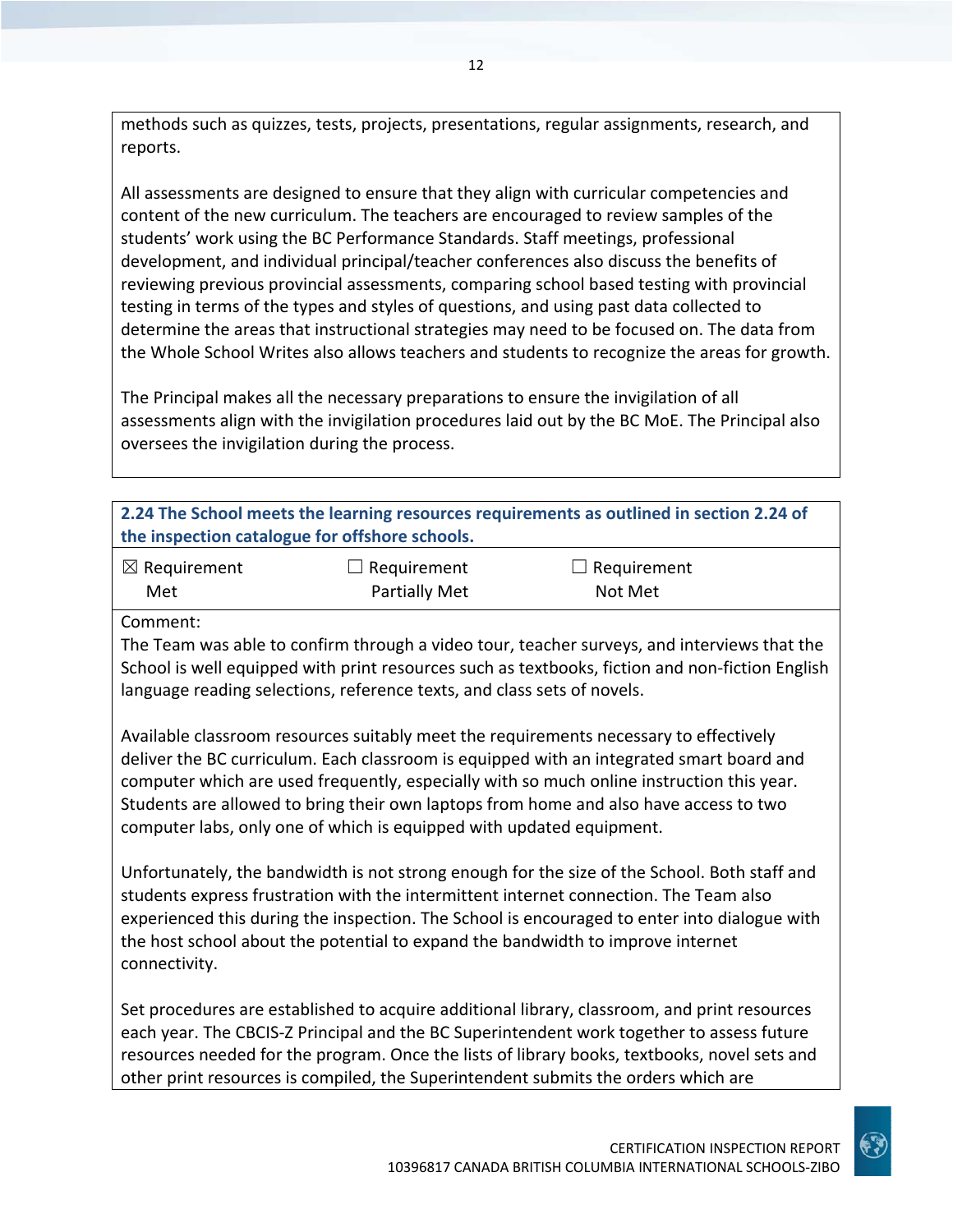processed and shipped from Canada. Due to the logistical situation brought about by COVID‐ 19, this year's order has not yet arrived.

| 2.25 The School meets the student progress report requirements as outlined in section 2.25<br>of the inspection catalogue for offshore schools.                                                                                                                                                                                                                                                                                                                 |                                                 |                                                                                                                                                                                       |  |
|-----------------------------------------------------------------------------------------------------------------------------------------------------------------------------------------------------------------------------------------------------------------------------------------------------------------------------------------------------------------------------------------------------------------------------------------------------------------|-------------------------------------------------|---------------------------------------------------------------------------------------------------------------------------------------------------------------------------------------|--|
| $\boxtimes$ Requirement                                                                                                                                                                                                                                                                                                                                                                                                                                         | $\Box$ Requirement                              | $\Box$ Requirement                                                                                                                                                                    |  |
| Met                                                                                                                                                                                                                                                                                                                                                                                                                                                             | <b>Partially Met</b>                            | Not Met                                                                                                                                                                               |  |
|                                                                                                                                                                                                                                                                                                                                                                                                                                                                 |                                                 |                                                                                                                                                                                       |  |
| Comment:<br>Parents receive four formal student progress reports each school year in November, January,<br>April and June. They may also receive informal interim reports from time-to-time as needed.<br>Student self-assessment of the core competencies are included with the January and June<br>reports. The parents of any students experiencing difficulty will also receive an I Plan (in<br>progress) report prior to the formal reports being issued. |                                                 |                                                                                                                                                                                       |  |
| The Team noticed that not all assessments included in the student files have complete dates<br>recorded and would encourage the School to take action to confirm that the full date of<br>month, day and year are noted on the inclusions.                                                                                                                                                                                                                      |                                                 |                                                                                                                                                                                       |  |
|                                                                                                                                                                                                                                                                                                                                                                                                                                                                 | meeting at any time throughout the school year. | Parents are also kept informed about their child's progress through WeChat, Schoology, and<br>student-parent-teacher conferences twice a year. Parents or teachers may also request a |  |
| The Team also noted that steps have been taken to update the report template to include<br>the Ministry required components but would encourage that student attendance records be<br>included as 'Days Absent' and 'Times Late'.                                                                                                                                                                                                                               |                                                 |                                                                                                                                                                                       |  |
|                                                                                                                                                                                                                                                                                                                                                                                                                                                                 |                                                 |                                                                                                                                                                                       |  |
| 2.26 The School meets the parent/student handbook requirements as outlined in section<br>2.26 of the inspection catalogue for offshore schools.                                                                                                                                                                                                                                                                                                                 |                                                 |                                                                                                                                                                                       |  |
| $\boxtimes$ Requirement                                                                                                                                                                                                                                                                                                                                                                                                                                         | $\Box$ Requirement                              | Requirement                                                                                                                                                                           |  |

Met

equ Not Met

Comment:

CBCIS‐Z has a detailed student and parent handbook that was updated for the current school year. The handbook is customized for the School with a letter from the Principal along with information about the staff and pictures from the campus. This document is prepared in English, with Mandarin translations included for parents. It includes all necessary information including the procedures for appeals and dispute resolution. The School also has detailed appeals and dispute policies depending on whether these are initiated by parents, students or staff.

Partially Met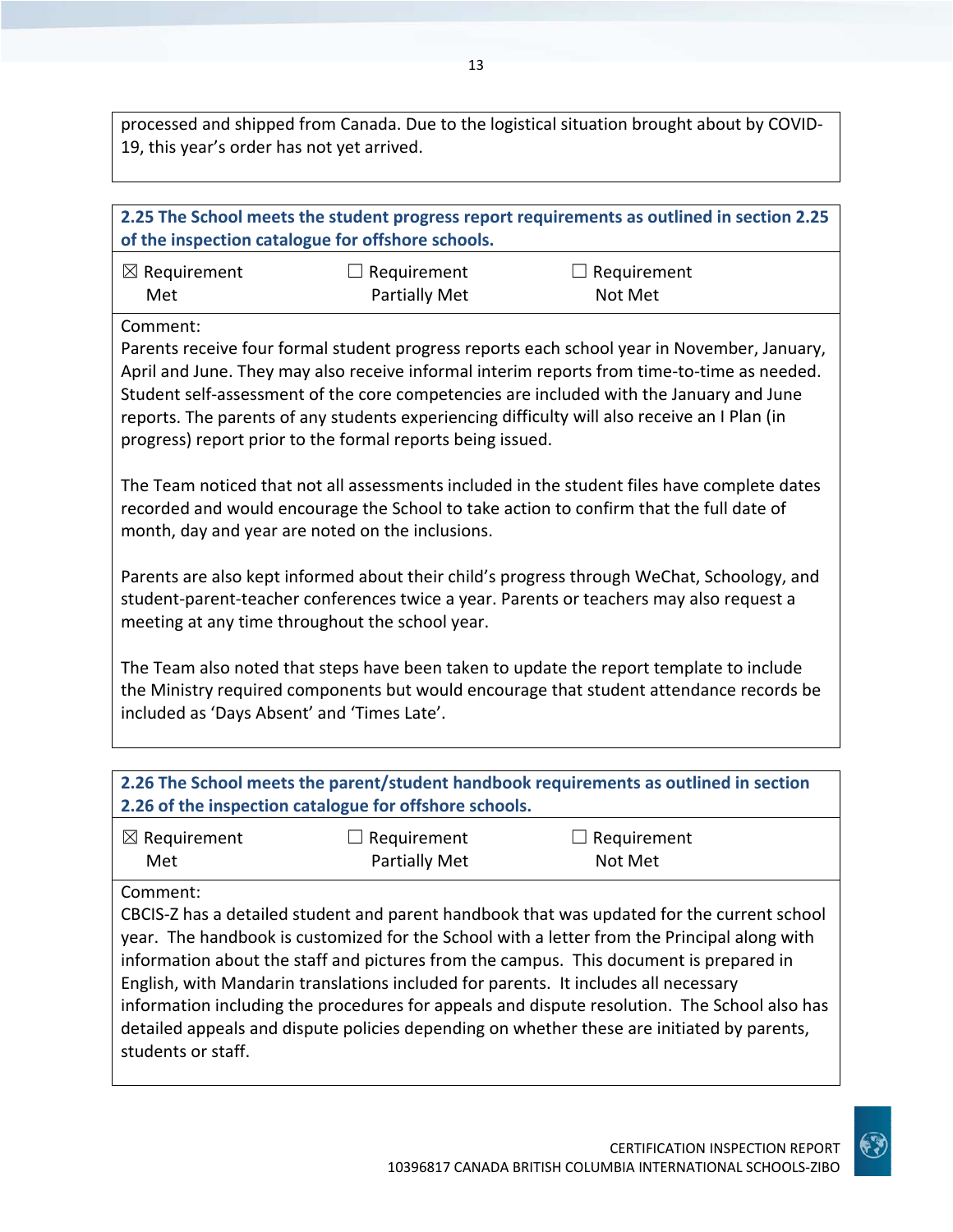| 2.27 The School meets the teacher handbook requirements as outlined in section 2.27 of |  |
|----------------------------------------------------------------------------------------|--|
| the inspection catalogue for offshore schools.                                         |  |
|                                                                                        |  |

| $\boxtimes$ Requirement | $\Box$ Requirement   | $\Box$ Requirement |  |
|-------------------------|----------------------|--------------------|--|
| Met                     | <b>Partially Met</b> | Not Met            |  |

#### Comment:

The teacher handbook is a very well organized and comprehensive document that includes all the required elements that are part of the Agreement. This includes an explicit statement acknowledging that the Province is not party to the contract of employment between the Owner/Operator and the teachers. The CBCIS Superintendent confirmed that the handbook is updated regularly to reflect changing circumstances or requirements.

| 2.28 The School meets the distributed learning requirements as outlined in section 18 of<br>the Agreement and section 2.28 of the inspection catalogue for offshore schools.                                                                                                                                                    |                                     |                               |                          |
|---------------------------------------------------------------------------------------------------------------------------------------------------------------------------------------------------------------------------------------------------------------------------------------------------------------------------------|-------------------------------------|-------------------------------|--------------------------|
| $\boxtimes$ Requirement<br>Met                                                                                                                                                                                                                                                                                                  | Requirement<br><b>Partially Met</b> | $\Box$ Requirement<br>Not Met | <b>Not</b><br>Applicable |
| Comment:<br>The School currently has six students taking Anatomy and Physiology 12 and 21 students<br>taking Calculus 12 by distributed learning. Both courses are delivered by the authorized<br>service provider - the School District 73 business company, Global Education, and are<br>supervised by BC-certified teachers. |                                     |                               |                          |
| An equivalency review was conducted on both courses by CBCIS-Z prior to students enrolling.                                                                                                                                                                                                                                     |                                     |                               |                          |

## **CONCLUSION**

### **Commendations**

**The Inspection Team wishes to recognize the Owner/Operator, Principal, staff and Offshore School Representative of Canada British Columbia International School ‐ Zibo for:**

- the efforts made to engage parents and to keep them informed about the progress of their children;
- its response to the COVID‐19 pandemic to ensure the safety of all staff and students while maintaining the continuity of the educational program;
- the work done by the OSR to identify a full complement of teachers to fill the vacated positions;